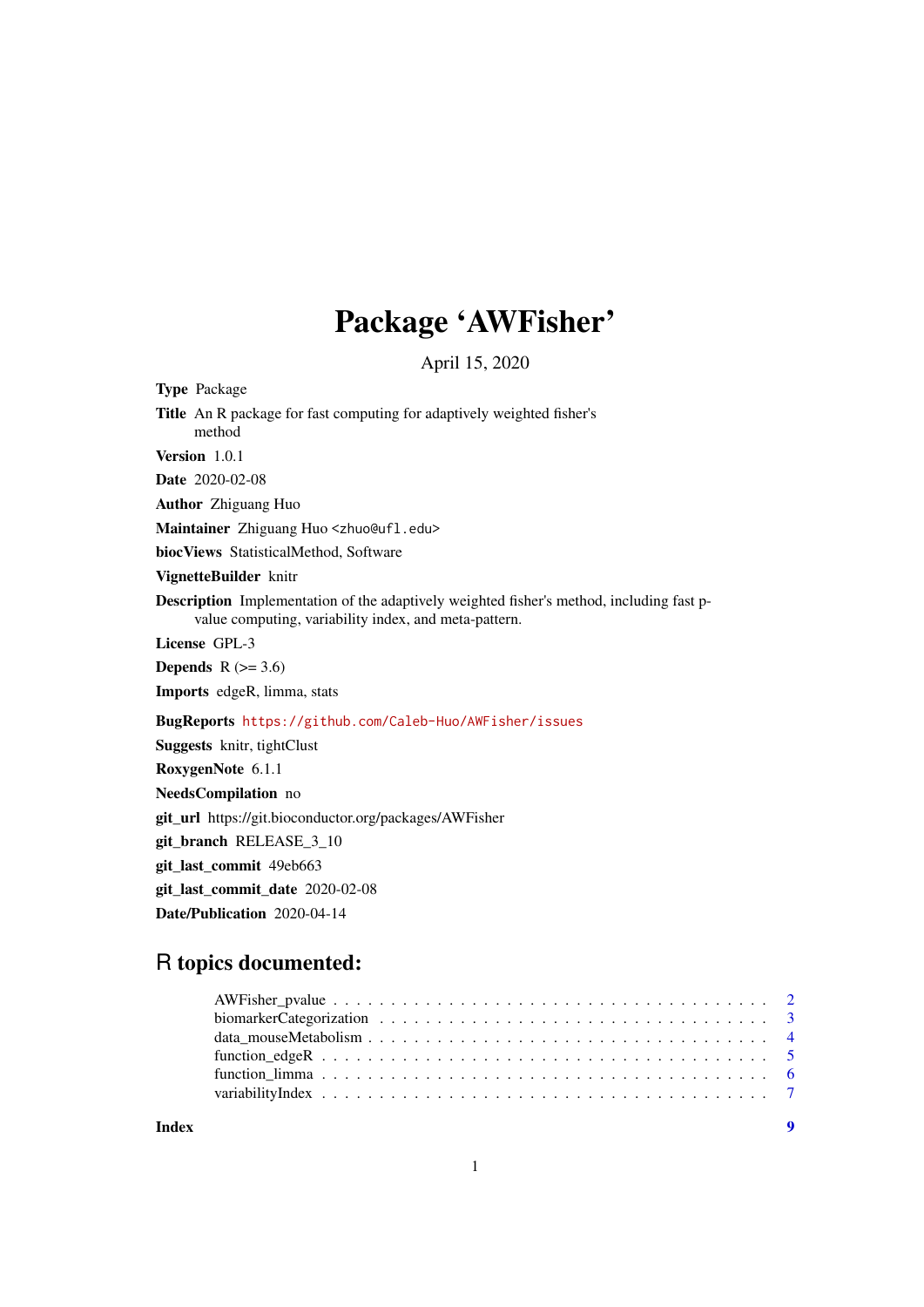<span id="page-1-0"></span>AWFisher\_pvalue *AWFisher*

#### Description

R package for fast computing for adaptively weighted fisher's method

#### Usage

```
AWFisher_pvalue(p.values)
```
#### Arguments

| p.values | Input G by K p-value matrix. Each row represent a gene and each column rep- |
|----------|-----------------------------------------------------------------------------|
|          | resent a study. Note that K has to be $>=2$ and $<=100$ .                   |

#### Details

fast computing for adaptively weighted fisher's method

#### Value

A list consisting of AWFisher pvalues and AWweight.

| pvalues | AWFisher pyalues.                                                                                                                                        |
|---------|----------------------------------------------------------------------------------------------------------------------------------------------------------|
| weights | G by K binary weight matrix W. $W_gk = 1\$ represents for gene $\S$ g $\$ , study $k\$<br>contributes to the meta-analysis result. $W_gk = 0$ otherwise. |

#### Author(s)

Zhiguang Huo

#### Examples

```
K < -40G <- 10000
p.values = matrix(rbeta(K*G, 1,1), ncol=K)
res = AWFisher_pvalue(p.values)
hist(res$pvalues, breaks=40)
table(rowSums(res$weights))
pvalues=res$pvalues[order(res$pvalues)]
plot(-log10((1:NROW(pvalues))/(1+NROW(pvalues))),
 -log10(pvalues),xlab='theoretical quantile', ylab='observed quantile')
lines(c(0,100), c(0,100), col=2)
```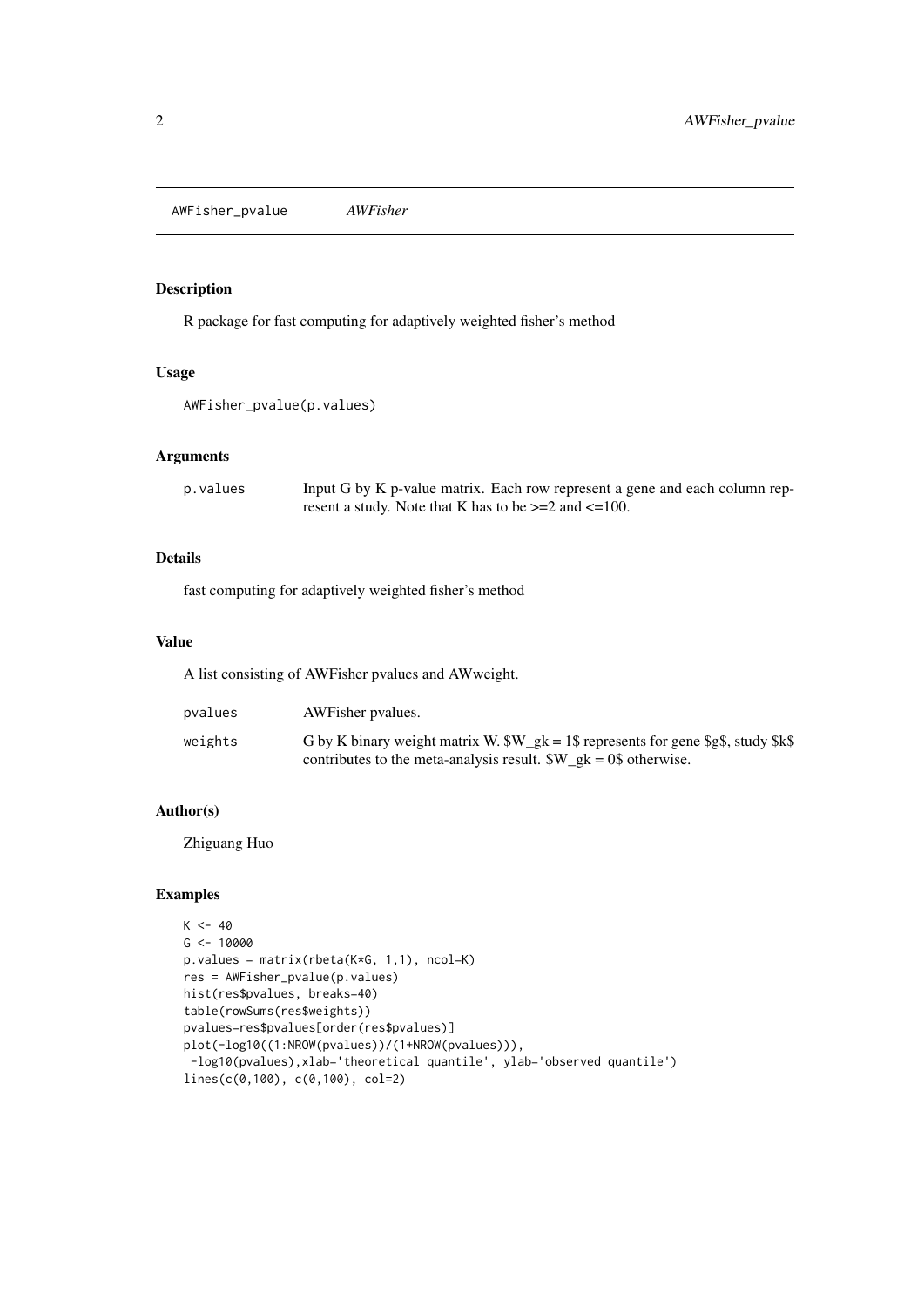<span id="page-2-0"></span>biomarkerCategorization

*biomarker categrorization*

# Description

biomarker categrorization

# Usage

```
biomarkerCategorization(studies, afunction, B = 10, DEindex = NULL,
  fdr = NULL, silence = FALSE)
```
# Arguments

| studies   | a list of K studies. Each element (kth study) of the list is another list consisting<br>gene expression matrix and and label information.                                                                                                                                                                                                                                         |
|-----------|-----------------------------------------------------------------------------------------------------------------------------------------------------------------------------------------------------------------------------------------------------------------------------------------------------------------------------------------------------------------------------------|
| afunction | A function for DE analysis. Options can be function_limma or function_edgeR.<br>Default option is function_limma. However, use could define their own func-<br>tion. The input of a function should be list (data, label) which is consistent with<br>one element of the studies list/argument. The return of afunction should be<br>list(pvalue=apvalue, effectSize=aeffectsize) |
| B         | number of permutation should be used. $B=1000$ is suggested.                                                                                                                                                                                                                                                                                                                      |
| DEindex   | If NULL, BH method will be applied to p-values and FDR 0.05 will be used.<br>User could specify a logical vector as DE index.                                                                                                                                                                                                                                                     |
| fdr       | Default is 0.05. The co-membership matrix calculation will base on genes with<br>this specified fdr.                                                                                                                                                                                                                                                                              |
| silence   | If TRUE, will print out the bootstrapping procedure.                                                                                                                                                                                                                                                                                                                              |

### Details

biomarker categrorization via boostrap AW weight.

#### Value

A list consisting of biomarker categrorization result.

| varibility    | Varibility index for all genes                 |
|---------------|------------------------------------------------|
| dissimilarity | Dissimilarity matrix of genes of DEindex==TRUE |
| DEindex       | DE index for Dissimilarity                     |

# Author(s)

Zhiguang Huo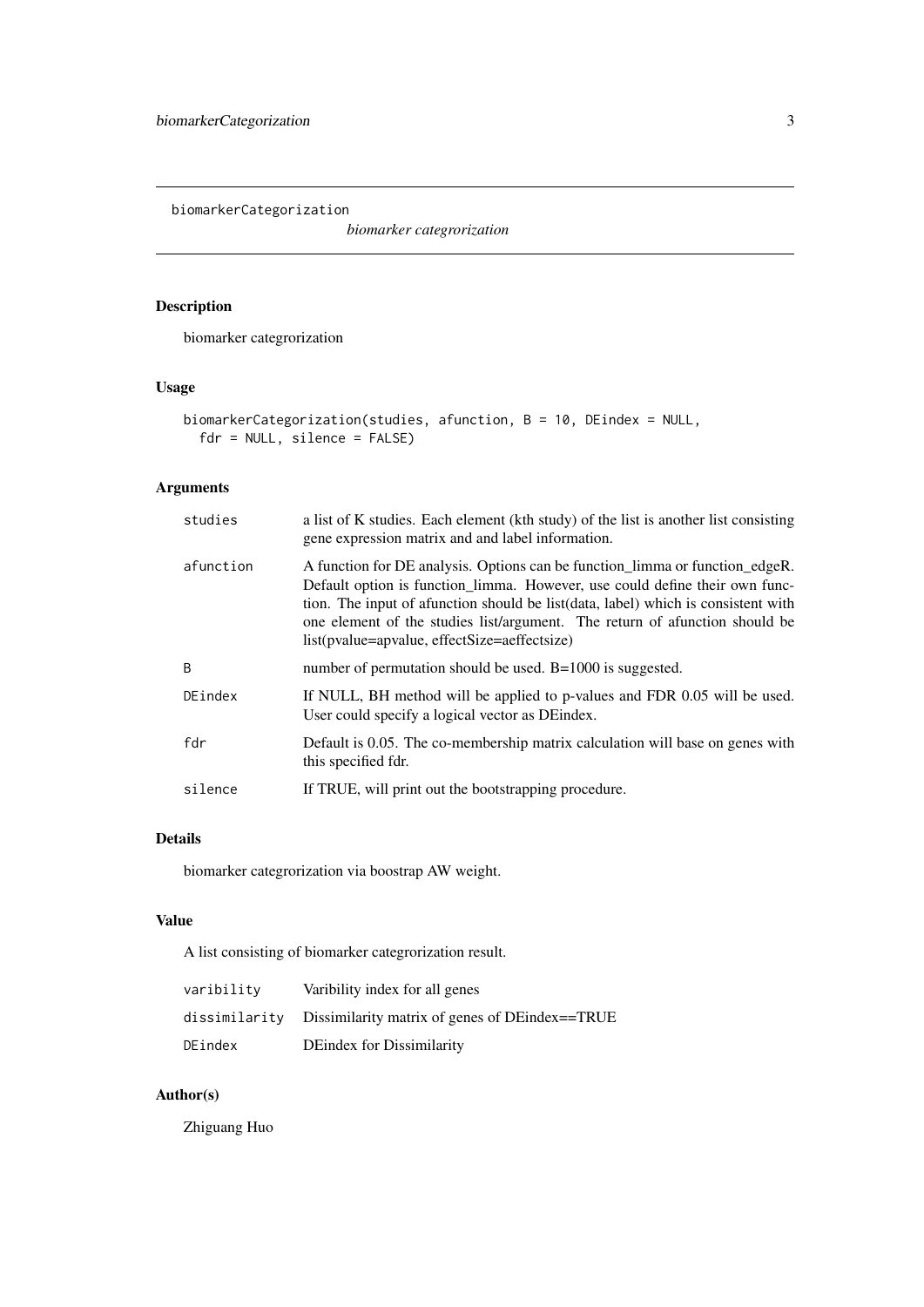#### Examples

```
NØ = 10G <- 1000
GDEp \leftarrow 50GDEn <- 50
K = 4studies <- NULL
set.seed(15213)
for(k in seq_len(K)){
    astudy <- matrix(rnorm(N0*2*G),nrow=G,ncol=N0*2)
    ControlLabel <- seq_len(N0)
    caseLabel < - (N0 + 1):(2*N0)astudy[1:GDEp,caseLabel] <- astudy[1:GDEp,caseLabel] + 2
    astudy[1:GDEp + GDEn,caseLabel] <- astudy[1:GDEp + GDEn,caseLabel] - 2
    alabel = c(rep(0,length(ControlLabel)),rep(1,length(caseLabel)))
    studies[[k]] <- list(data=astudy, label=alabel)
}
result <- biomarkerCategorization(studies,function_limma,B=100,DEindex=NULL)
sum(result$DEindex)
head(result$varibility)
print(result$dissimilarity[1:4,1:4])
```
data\_mouseMetabolism *Mouse metabolism microarray data*

#### **Description**

The purpose of the multi-tissue mouse metabolism transcriptomic data is to study how the gene expression changes with respect to the energy deficiency using mouse models. Very long-chain acyl-CoA dehydrogenase (VLCAD) deficiency was found to be associated with energy metabolism disorder in children. Two genotypes of the mouse model - wild type (VLCAD +/+) and VLCADdeficient (VLCAD -/-) - were studied for three types of tissues (brown fat, liver, heart) with 3 to 4 mice in each genotype group. The sample size information is available in the table below. A total of 6,883 genes are available in this example dataset.

#### Usage

```
data_mouseMetabolism
```
#### Format

A list of data.frame with 6,883 genes (rows) and 3 - 4 mouse samples in each genotype group (columns).

brown data for the brown fat tissue

heart data for the heart tissue

liver data for the liver tissue

<span id="page-3-0"></span>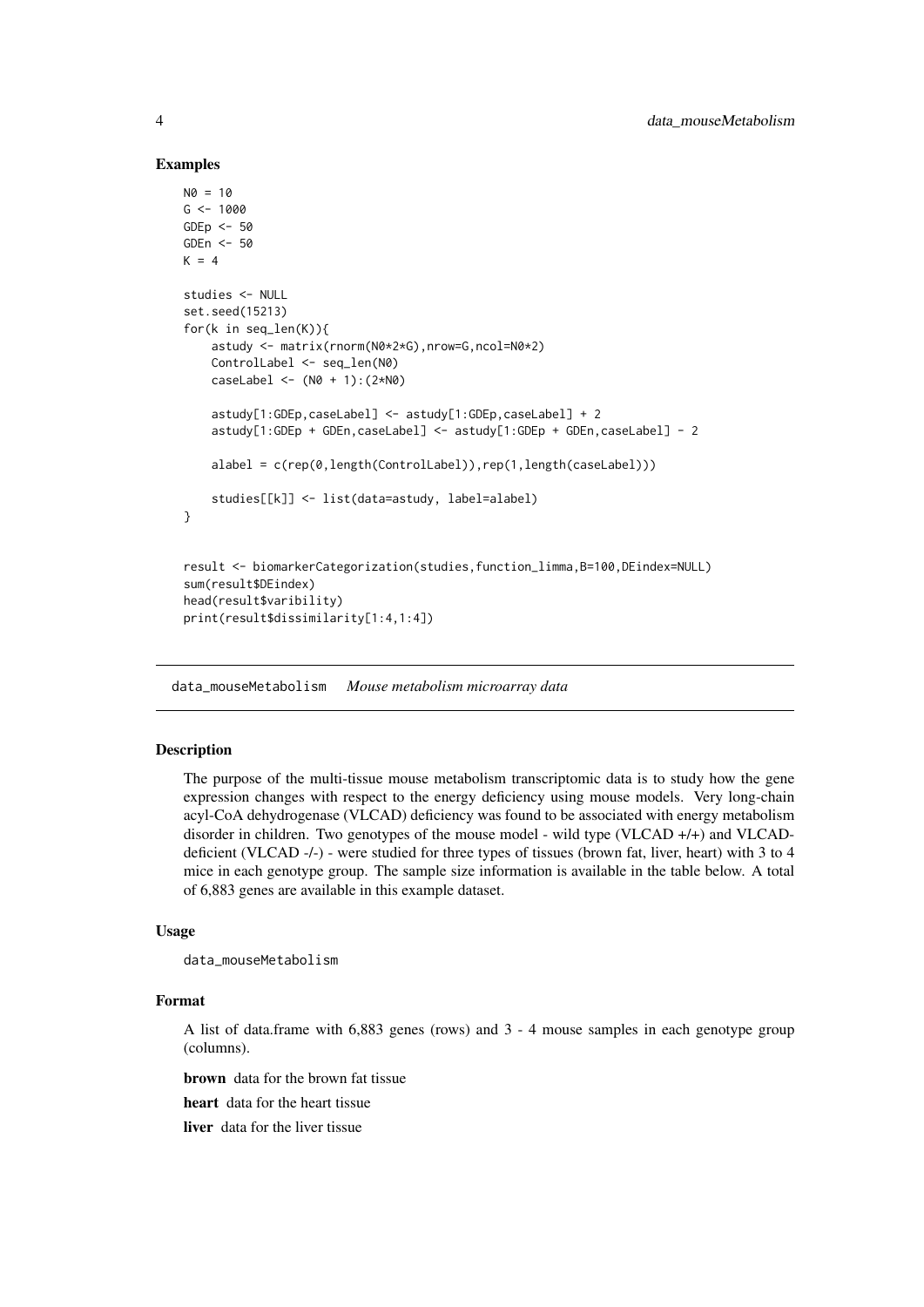#### <span id="page-4-0"></span>function\_edgeR 5

#### Source

[https://projecteuclid.org/download/pdfview\\_1/euclid.aoas/1310562214](https://projecteuclid.org/download/pdfview_1/euclid.aoas/1310562214)

#### Examples

data(data\_mouseMetabolism)

function\_edgeR *use edgeR function to get pvalue*

#### Description

use edgeR function to get pvalue

#### Usage

```
function_edgeR(astudy)
```
#### Arguments

astudy A list contains a data matrix and a vector of group label

#### Details

use edgeR function to get pvalue

#### Value

A list of pvalue and effect size

#### Author(s)

Zhiguang Huo

#### Examples

```
N0 = 10G <- 1000
GDEp <-50GDEn <- 50
set.seed(15213)
astudy <- matrix(rpois(N0*2*G,10),nrow=G,ncol=N0*2)
ControlLabel <- 1:N0
caseLabel <- (N0 + 1):(2*N0)
astudy[1:GDEp,caseLabel] <- astudy[1:GDEp,caseLabel] + 2
astudy[1:GDEp + GDEn,caseLabel] <- astudy[1:GDEp,caseLabel] - 2
alabel <- c(rep(0,length(ControlLabel)),rep(1,length(caseLabel)))
Study <- list(data=astudy, label=alabel)
```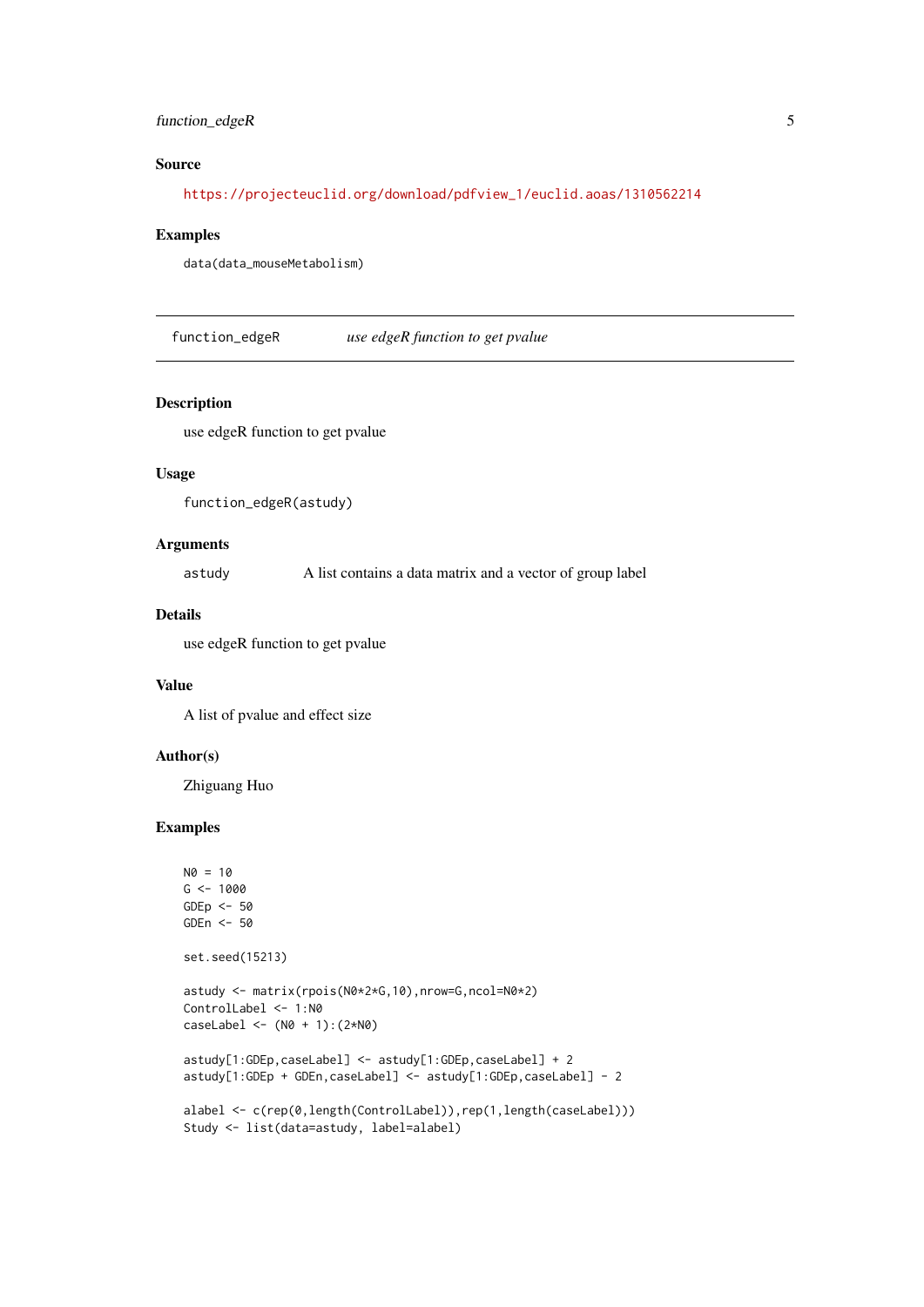```
result <- function_edgeR(Study)
fdr <- p.adjust(result$pvalue)
sum(fdr<=0.05)
```
function\_limma *use limma function to get pvalue*

#### Description

use limma function to get pvalue

#### Usage

function\_limma(astudy)

#### Arguments

astudy A list contains a data matrix and a vector of group label

#### Details

use limma function to get pvalue

#### Value

A list of pvalue and effect size

#### Author(s)

Zhiguang Huo

#### Examples

```
N0 = 10G <- 1000
GDEp <-50GDEn <- 50
set.seed(15213)
astudy <- matrix(rnorm(N0*2*G),nrow=G,ncol=N0*2)
ControlLabel <- 1:N0
caseLabel <- (N0 + 1):(2*N0)
astudy[1:GDEp,caseLabel] <- astudy[1:GDEp,caseLabel] + 2
astudy[1:GDEp + GDEn,caseLabel] <- astudy[1:GDEp,caseLabel] - 2
alabel <- c(rep(0,length(ControlLabel)),rep(1,length(caseLabel)))
Study <- list(data=astudy, label=alabel)
result <- function_limma(Study)
```
<span id="page-5-0"></span>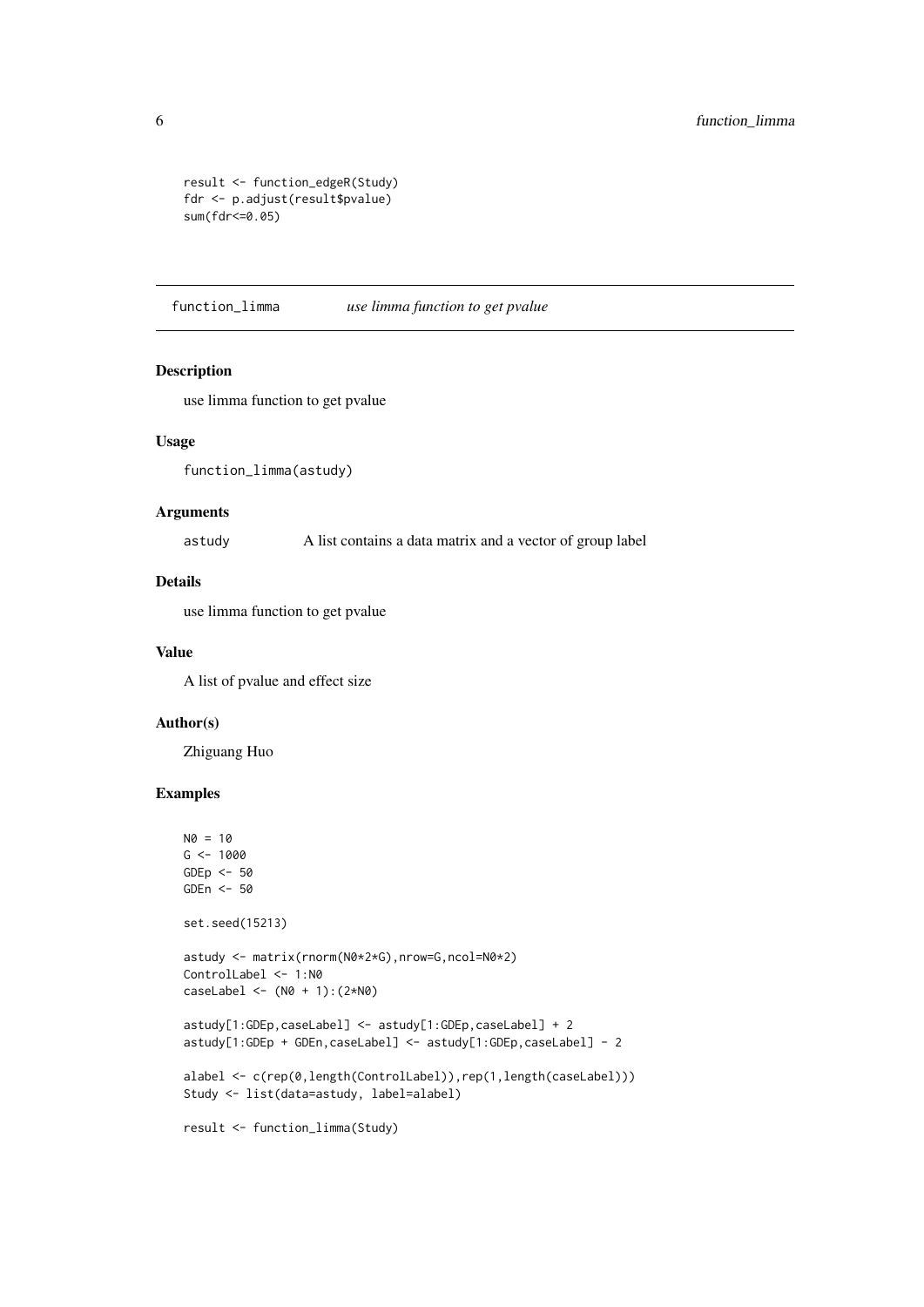```
fdr <- p.adjust(result$pvalue)
sum(fdr<=0.05)
```
variabilityIndex *Variability Index*

#### Description

Variability Index

#### Usage

```
variabilityIndex(studies, afunction, B = 10, silence = FALSE)
```
#### Arguments

| studies        | a list of K studies. Each element (kth study) of the list is another list consisting<br>gene expression matrix and and label information.                                                                                                                                                                                                                                       |
|----------------|---------------------------------------------------------------------------------------------------------------------------------------------------------------------------------------------------------------------------------------------------------------------------------------------------------------------------------------------------------------------------------|
| afunction      | A function for DE analysis. Options can be function_limma or function_edgeR.<br>Default option is function limma. However, use could define their own func-<br>tion. The input of afunction should be list(data, label) which is consistent with<br>one element of the studies list/argument. The return of afunction should be<br>list(pvalue=apvalue, effectSize=aeffectsize) |
| $\overline{B}$ | number of permutation should be used. $B=1000$ is suggested.                                                                                                                                                                                                                                                                                                                    |
| silence        | If TRUE, will print out the bootstrapping procedure.                                                                                                                                                                                                                                                                                                                            |

#### Details

Variability Index via boostrap AW weight.

#### Value

A list consisting of biomarker categrorization result.

varibility Varibility index for all genes

#### Author(s)

Zhiguang Huo

#### Examples

 $NØ = 10$  $G$  <- 1000 GDEp <- 50 GDEn <- 50  $K = 4$ studies <- NULL set.seed(15213) for(k in 1:K){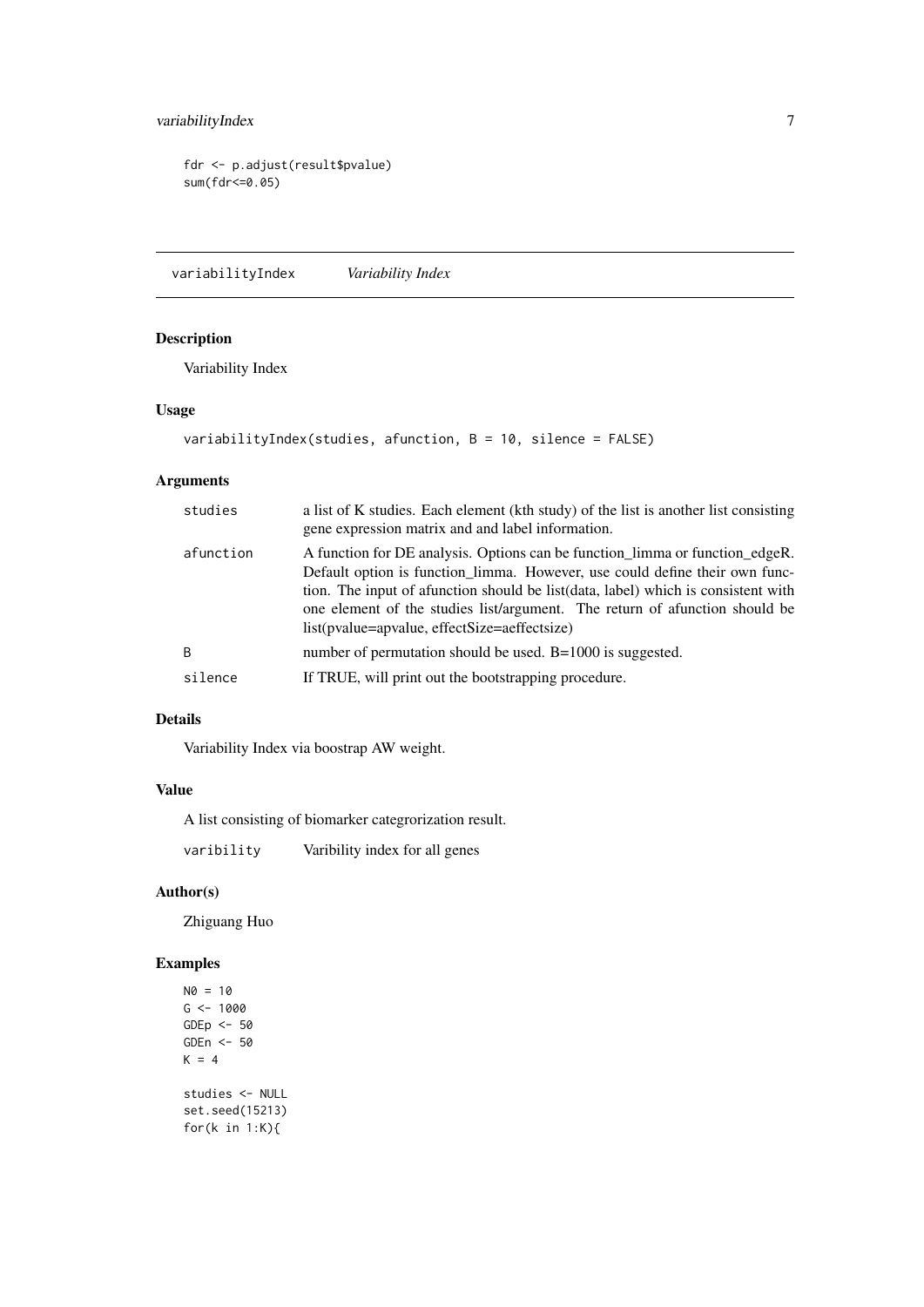```
astudy <- matrix(rnorm(N0*2*G),nrow=G,ncol=N0*2)
    ControlLabel <- 1:N0
    caseLabel < - (N0 + 1):(2*N0)astudy[1:GDEp,caseLabel] <- astudy[1:GDEp,caseLabel] + 2
    astudy[1:GDEp + GDEn,caseLabel] <- astudy[1:GDEp + GDEn,caseLabel] - 2
    alabel = c(rep(0,length(ControlLabel)),rep(1,length(caseLabel)))
    studies[[k]] <- list(data=astudy, label=alabel)
}
```

```
result <- variabilityIndex(studies,function_limma,B=100)
head(result)
```